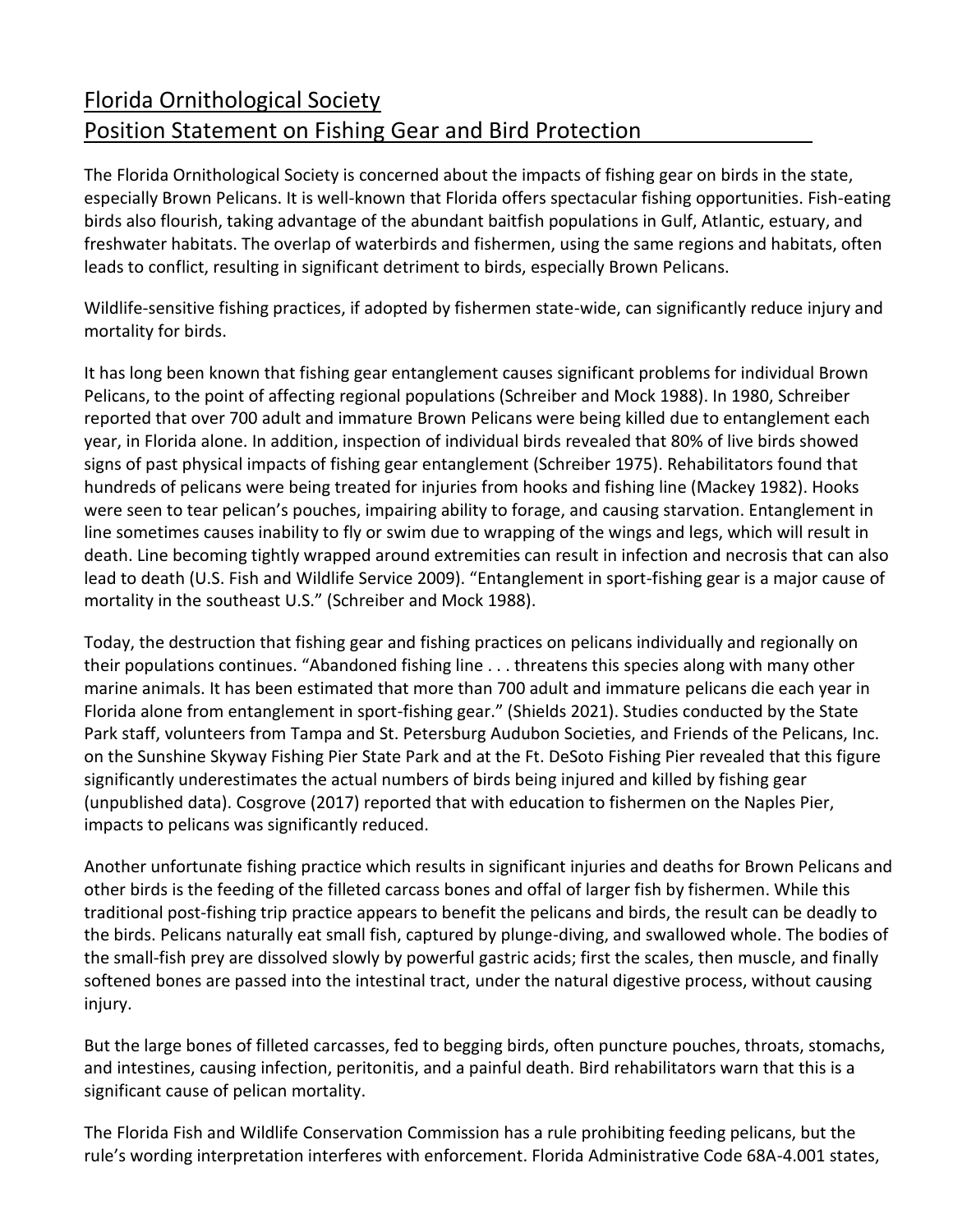"The intentional feeding or the placement of food that attracts pelicans and modifies the natural behavior of pelicans so as to be detrimental to the survival or health of a local population is prohibited." Since it is not possible to prove that feeding an individual pelican affects a regional population, the rule is unenforceable.

FOS recommends the following actions to reduce the impacts of fishing practices on pelicans and other birds in Florida:

Educational outreach to fishermen that includes information about how to avoid accidentally catching a pelican or other birds and techniques to safely release a bird if caught, without further injuring it, should be actively provided by the FWC, State Parks, and counties and towns across the state, especially at piers, boat launch sites, and other fishing locations.

Fishermen and others should never feed pelicans or other waterbirds, as this trains them to come near fishing piers, fishermen in boats, on bridges, and other locations, where they may become entangled in line or hooked by gear.

Filleted fish carcasses should be discarded where pelicans cannot get them, either in appropriate garbage cans or using carcass chutes which will drop the exposed bones and offal below the top 6 feet of water, in areas with strong tidal flow.

The FAC 68A-4.001 rule should be amended to make it illegal to feed pelicans and other large waterbirds in Florida.

Some websites and information for fishermen and others who are often outdoors and may encounter a pelican or other bird tangled in line are:

- <https://myfwc.com/wildlife/unhook/?redirect=unhook> or myfwc.com/unhook
- <https://ocean.floridamarine.org/SeabirdRehabilitators/>
- https://myfwc.com/media/6320/pelican-rescue-brochure.pdf

Tampa Audubon, St. Petersburg Audubon, and Manatee County Audubon, and videographer Dee Fairbanks Simpson have produced video documentaries about the impacts of fishing gear on pelicans and how to release a bird accidentally entangled. The longer documentary (21 minutes) describes the issue and ways to prevent it: [https://youtu.be/dkcMdpBaZ3s.](https://youtu.be/dkcMdpBaZ3s) The short video (5 minutes) shows how to rescue a pelican: [https://youtu.be/PQU9V1lS8fg.](https://youtu.be/PQU9V1lS8fg) There is also a playlist which includes both videos and any future added pelican videos [https://youtube.com/playlist?list=PLw7UG4BcJDK0frdHFlDBxCo\\_9QHo7XLM2.](https://youtube.com/playlist?list=PLw7UG4BcJDK0frdHFlDBxCo_9QHo7XLM2)

Fishermen should know the steps for safely releasing an accidentally hooked bird:

- Enlist another person to help you hold the bird while you unhook or disentangle it.
- The rescuer should wear sunglasses or goggles to protect their eyes.
- Secure the head firmly, gently fold the wings against the bird's body, and hold the feet.
- Gently covering the bird's eye with a towel or cloth will help calm the bird, making it easier to remove the hook or line.
- Use a wire clipper to cut the barb, and back the hook out of the bird's flesh. Cut and remove any line.
- Check the wings, legs, and body for additional hooks or line, as many birds have been entangled or hooked before.
- Point the bird's head towards the water and step back as you release the bird.

## **Literature cited**

Audubon Florida pamphlet. What to do if you hook a pelican.<https://myfwc.com/media/6320/pelican-rescue-brochure.pdf>

Cosgrove, C. 2017. Large birds in large numbers: a case study of brown pelicans with fishing line and hook injuries at the Naples Pier. J. Wildlife Rehab. 37(2): 7-12.